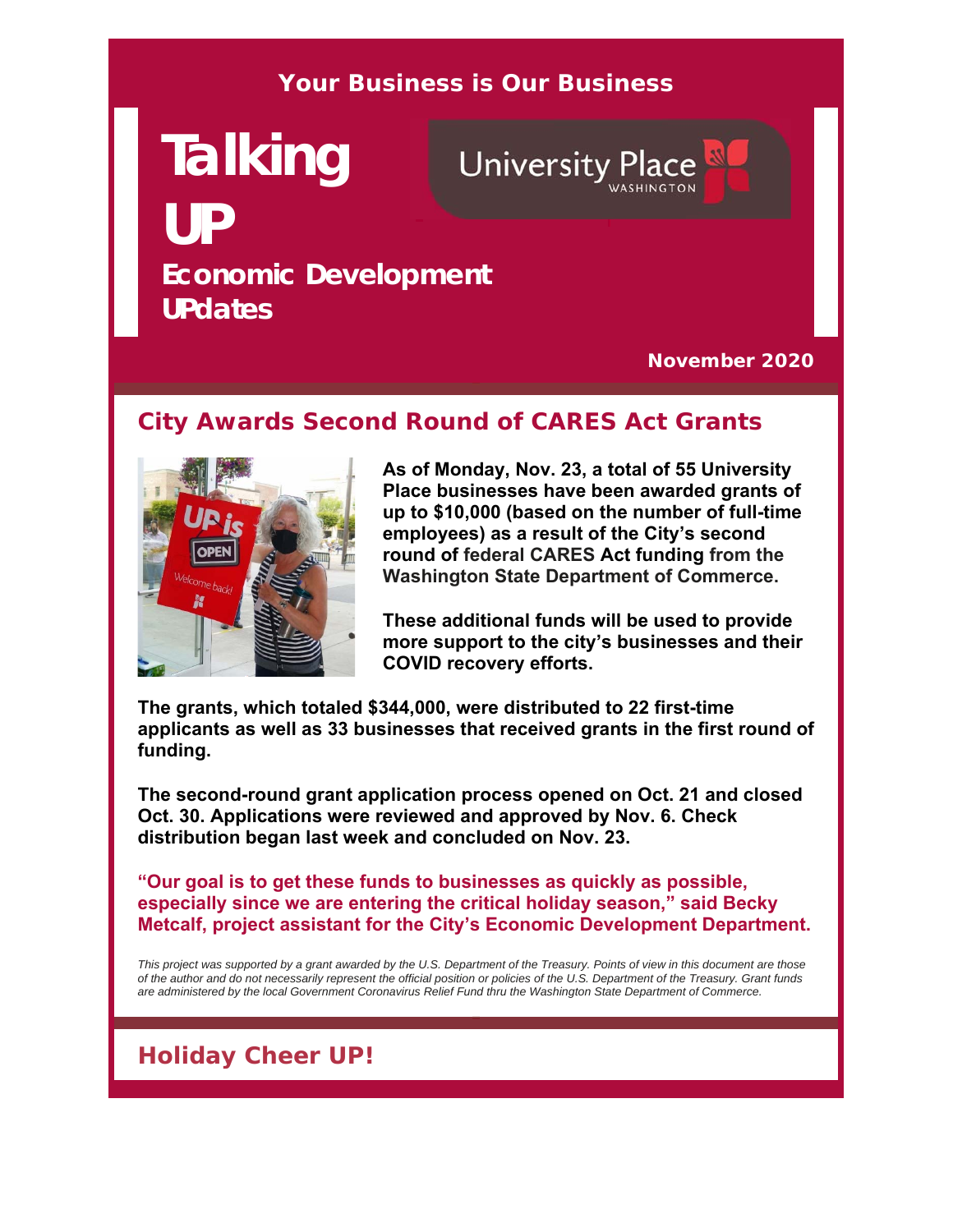**To celebrate the holidays, the City of University Place and the businesses located in the Village at Chambers Bay and Green Firs Towne Center will showcase stationary parade "floats" in front of their businesses on Friday, Dec. 11 from 4 to 8 p.m.** 

**Amid the glow from the festive lights of the University Place Christmas tree, individual businesses will invite the public to visit the sidewalks in front of their storefronts. The attention-grabbing sights may include** 



**anything from themed characters and mascots to special attractions such as bubble machines and individually packaged holiday treats, gifts and prizes that visitors can receive from the safety of their own vehicles.** 

**In addition, those coming out to enjoy the sights are encouraged to decorate their cars to signal their participation in the fun and are invited to bring a toy (or toys) to donate to the annual Toys for Tots campaign.** 

**Businesses located throughout the city are also encouraged to develop special holiday Holiday Cheer UP ideas, including eye-catching decorations and seasonal promotions designed to attract traffic and drive sales.** 

**To learn more about the Village at Chambers Bay and Green Firs Cheer UP event, email Dawn Morris or call her 301.922.4306.** 

#### **Keep Your Customers and Employees Safe this Holiday Season**



**Although the Governor's latest emergency order requires retail business to limit their capacity to 25 percent of indoor occupancy limits, any business that will be allowing the public to enter should follow a couple of key safety measures to ensure the safety of customers and employees during the holiday season:**

- **Use decorations that are fire-safe. Only use battery-operated candles. Do not overload extension cords. Keep all decorations away from heat or other ignition sources.**
- **Don't overcrowd aisles with seasonal displays that block safe exit from the property. Do not cover emergency exit signs.**
- **Don't overstock shelves that could lead to merchandise falling onto staff or customers. The same applies to shelves in the stock room. Don't create hazards for your employees either.**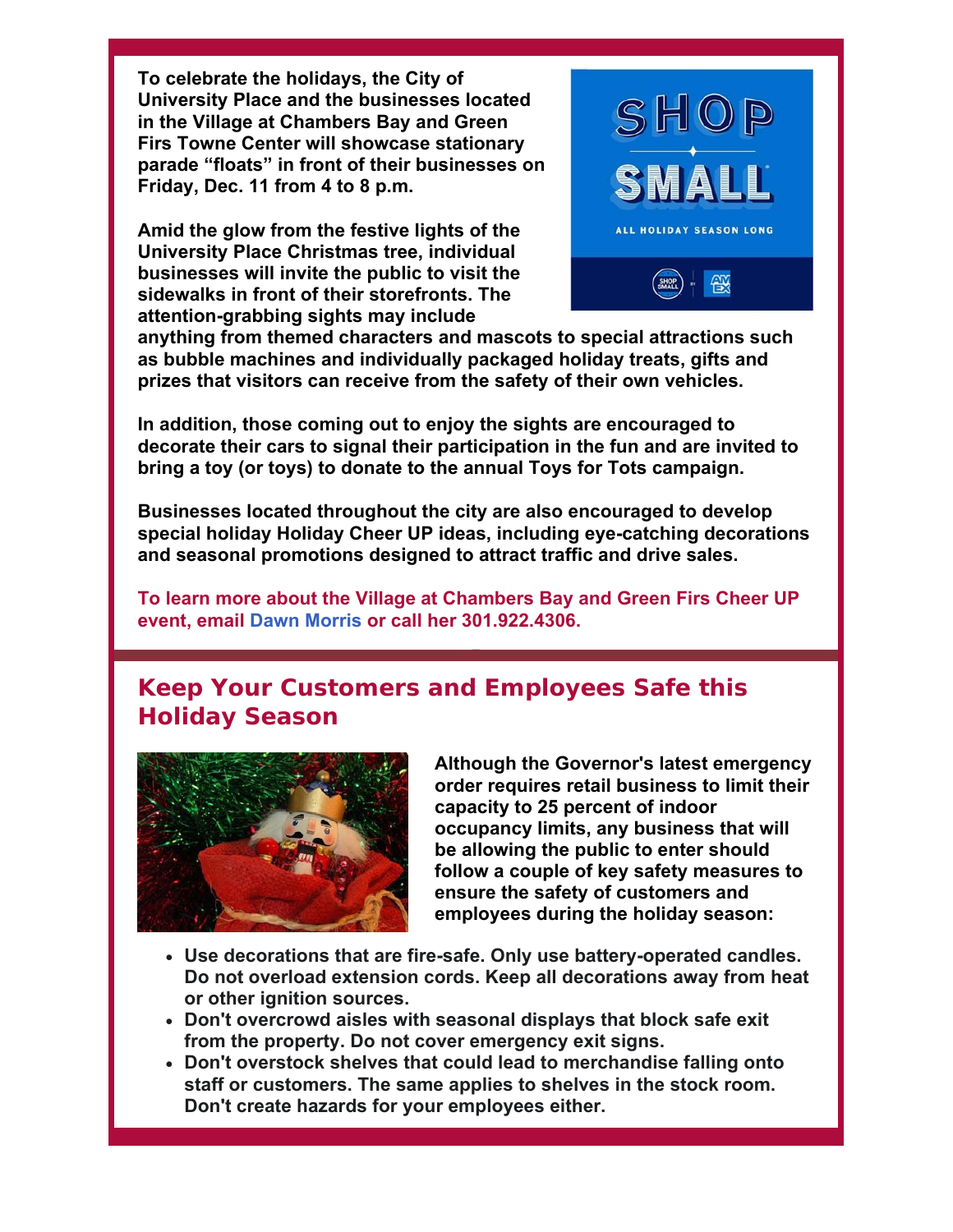- **Make sure you provide places for people to wipe off wet shoes and leave wet umbrellas behind so they don't create slipping hazards inside.**
- **Avoid anything on aisle floors that could pose tripping hazards, including throw rugs and cords.**

**Don't forget to count your customers and have someone available to manage the capacity limits so that you do not violate COVID-19 requirements. For the latest updates from the Governor's Office, visit the dedicated COVID-19 webpage.**

## **City Hall Holiday Closures**

**Please note that City of University Place offices will close for the Thanksgiving holiday on Wednesday, Nov. 25 at 3 p.m. and will reopen on Monday, Nov. 30 at 8 a.m. They will be closed Thursday and Friday, Nov. 26 and 27.** 

**Please have a happy and SAFE Thanksgiving!**







**Your Business is Our Business**

**Talking** 

**UP**

**University Place** 

**Economic Development UPdates**

**October 2020**

**More Grant Funds Available to U.P. Businesses**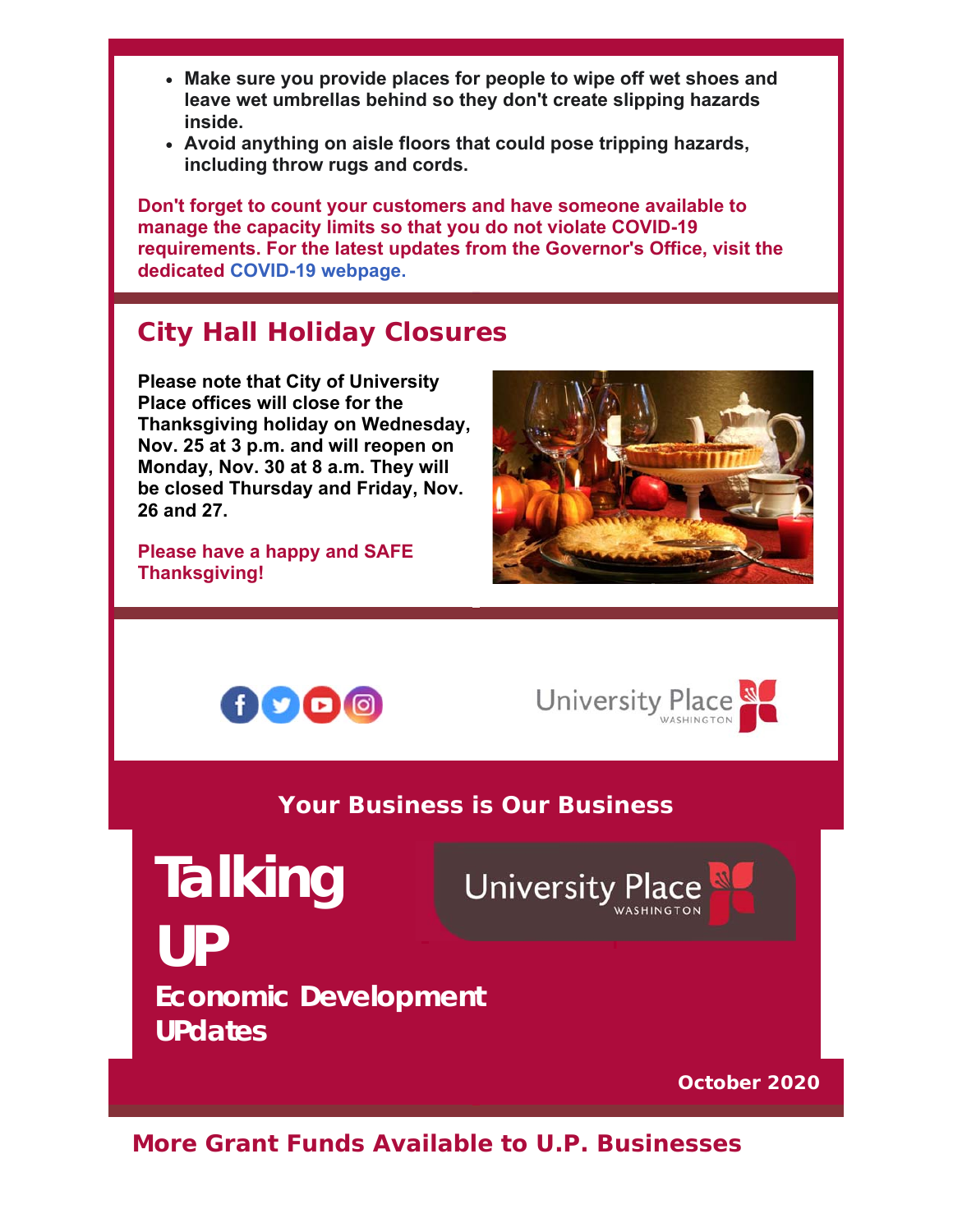

**The City of University Place has received an additional \$496,350 from the Washington State Department of Commerce as part of its federal allocation of CARES Act funding. These additional funds will be used to provide more support to U.P. businesses for their COVID recovery efforts.**

**Unlike the first \$500,000 in CARES grants that the City distributed in August, these funds will NOT be distributed in tiers and are open to all U.P. businesses that have 25 or fewer full-time equivalent employees (FTEs) whose primary workstation is within U.P. In addition, there is no requirement to be a business that submits sales tax to the state. The cap on all grants is \$10,000.** 

**All applicants must possess a valid U.P. business license as of March 16, 2019 or meet additional criteria for newly established businesses. The business should be in good standing and meet other regulatory requirements as necessary.** 

**For U.P. businesses that received funds during the first distribution of grants, the money was a lifeline that prevented them from sinking. "We used our CARES funds for payroll after our Paycheck Protection Program (PPP) funds were exhausted," says Jessie Puryear, managing director of Urban Float in the Village at Chambers Bay. "The funds allowed us to keep our doors open and to serve our clients."**

**The new business grant application process will open on Oct. 21 and close on Oct. 30. The goal is to review and qualify applicants from Nov. 2 – 6, with distribution of grant funds by Nov. 20. Watch your mail for more details.**

This project was supported by a grant awarded by the U.S. Department of the Treasury. Points of view in this document are those of *the author and do not necessarily represent the official position or policies of the U.S. Department of the Treasury. Grant funds are administered by the local Government Coronavirus Relief Fund thru the Washington State Department of Commerce.*

#### **It's Time to Dine-In Again!**

**The Pierce County Council has reallocated \$7.5 million in CARES Act monies to establish a new program to preserve jobs and help restaurants fill vacant tables. This new program will offer a 30 percent discount to dine-in customers, excluding alcohol purchases. The 30 percent discount is only available to customers eating at eligible restaurants during a two-week promotional window.** 



**Although the specific promotional dates have not been set, several criteria have been outlined, including:**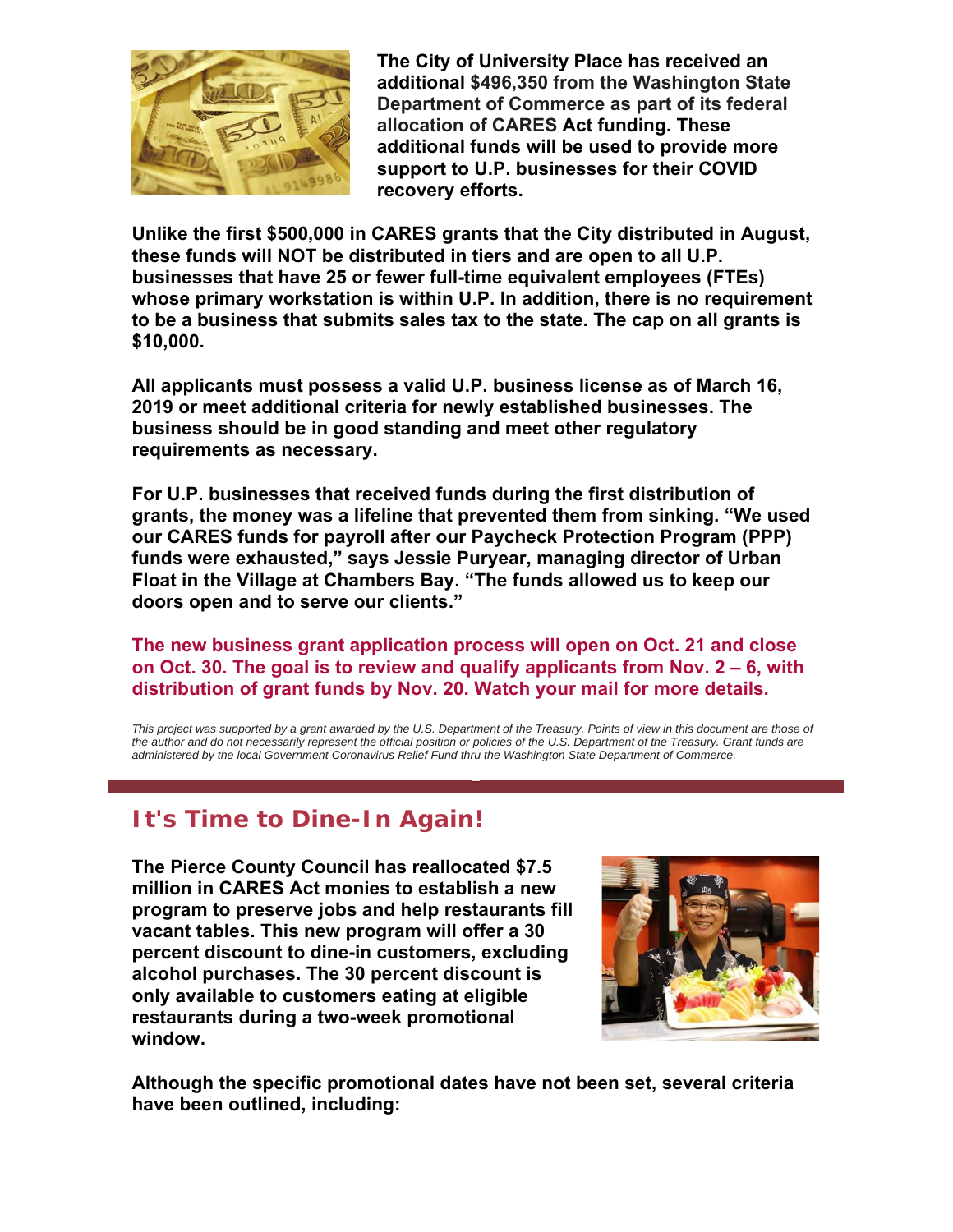**• The total amount of funding available to each restaurant cannot exceed \$90,000. During the two-week promotional period, eligible restaurants can receive compensation up to 50 percent of gross sales for dine-in meals, excluding alcohol, for each day. No participating restaurants will receive less than \$5,000.**

**• Full-service restaurants designated with a NAICS Code 722511 on their business license and which were in operation before March 23, 2020 and are still open are eligible.**

**• Businesses must agree to provide documentation of gross sales of dine-in meals, excluding alcohol, and the value of discounts given for each eligible day during the two-week promotional period.**

**Should the local health officer determine it is unsafe for restaurants to offer dine-in service due to increasing COVID-19 case transmissions, the 30 percent discount can apply to take out meals during the two-week promotional period.** 

**More information about the promotional dine-in event, including participating restaurants and dates, will be shared once the program is operational. Check the Pierce County Economic Development Department website regularly for updates.**

#### **Light It UP!**



**U.P. businesses are encouraged to help end 2020 on a bright note by participating in the annual Light UP campaign.**

**This voluntary initiative, launched in 2011 and championed by Councilmember Ken Grassi, encourages businesses to illuminate both sides of** 

**Bridgeport Way from 27th to 44th streets, and 27th Street from Mildred (67th) to Grandview during the holiday season.** 

**Stand out this holiday season by installing white LED lights along the roofline of your building, starting Nov. 1, 2020 and running through Jan.15, 2021. A letter from Councilmember Pro Tem Howard Lee about this program will be sent out later this month.**

**This holiday season is sure to be a challenging one, so please consider drawing attention to your business—and those around you—by participating in this cherished U.P. tradition.** 

#### **Sit in (Virtually) on the Next Economic Development Advisory Commission Meeting**

**Hear for yourself the important work the City of University Place Economic Development Advisory Commission does to support our local business community's interests. You can join the EDAC's Oct. 22 meeting virtually by**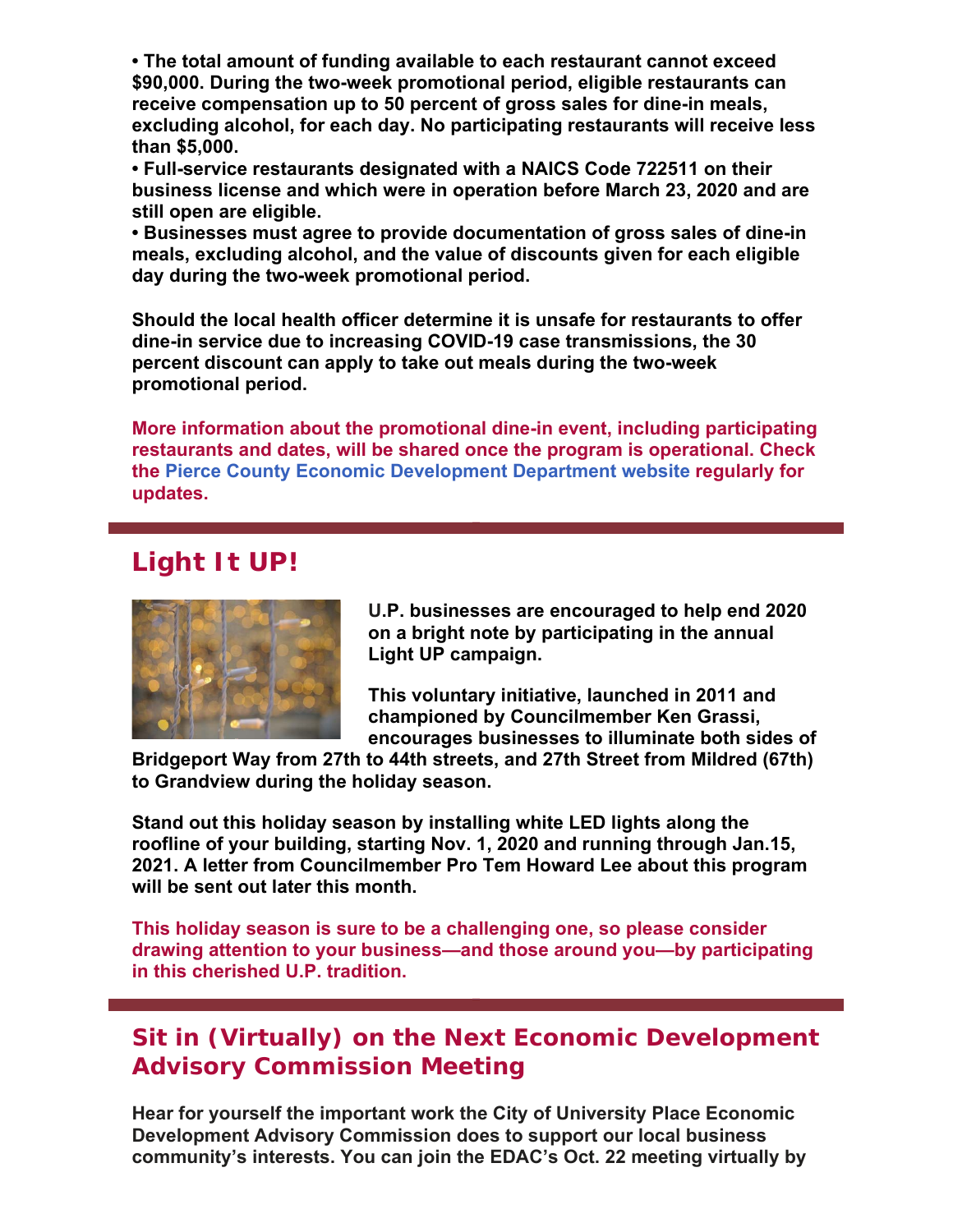**calling 509.342.7253 and using Conference ID 571 539 793#. The meeting runs from 8 a.m. to 9 a.m.**

#### **Please join in – and perhaps you'll want to join the Commission yourself**!

#### **Next ScaleUp Begins Monday**



**Minority-, veteran- and woman-owned businesses are invited to participate in a special accelerated ScaleUp FREE online training that will run from Oct. 8-Nov. 12.** 

**Learn new strategies for resiliency and sustainability amid the global pandemic, including:** 

- **Creating operational systems for your pivot and beyond.**
- **Thinking more strategically about growth.**
- **Strengthening your product and/or service.**
- **Increasing revenue in a shifting market.**
- **Creating a profitable and resilient marketing strategy.**
- **Creating your own competitive advantage.**

**The three-hour online training sessions include virtual classroom training, roundtables, best practices and access to other resources. A special "Study Hall" provides opportunities for private mentoring and coaching. The ideal candidate for ScaleUp: The COVID Edition is the president/owner of a Washington State business that has been in operation for two years and has annual revenues in excess of \$100,000.**

**This free course is made possible through partnership with the Minority Business Development Agency and a grant from the U.S. Department of Commerce. Learn more and register now!**

#### **Emergency Preparedness: Dealing with Power Outages**

**With the Pacific Northwest's winter windstorm season rapidly approaching, be sure your business is ready for power outages. Tacoma Public Utilities recommends these steps:**

**Before the outage occurs:** 

- **Educate employees on what to do if your business loses power, including procedures to follow if customers are on site.**
- 
- **Ensure employees know where to find electrical panels and how to shut off the main power.**
- **Inventory equipment that could be affected by a power outage and needs to be turned off to avoid damage when power is restored. This**